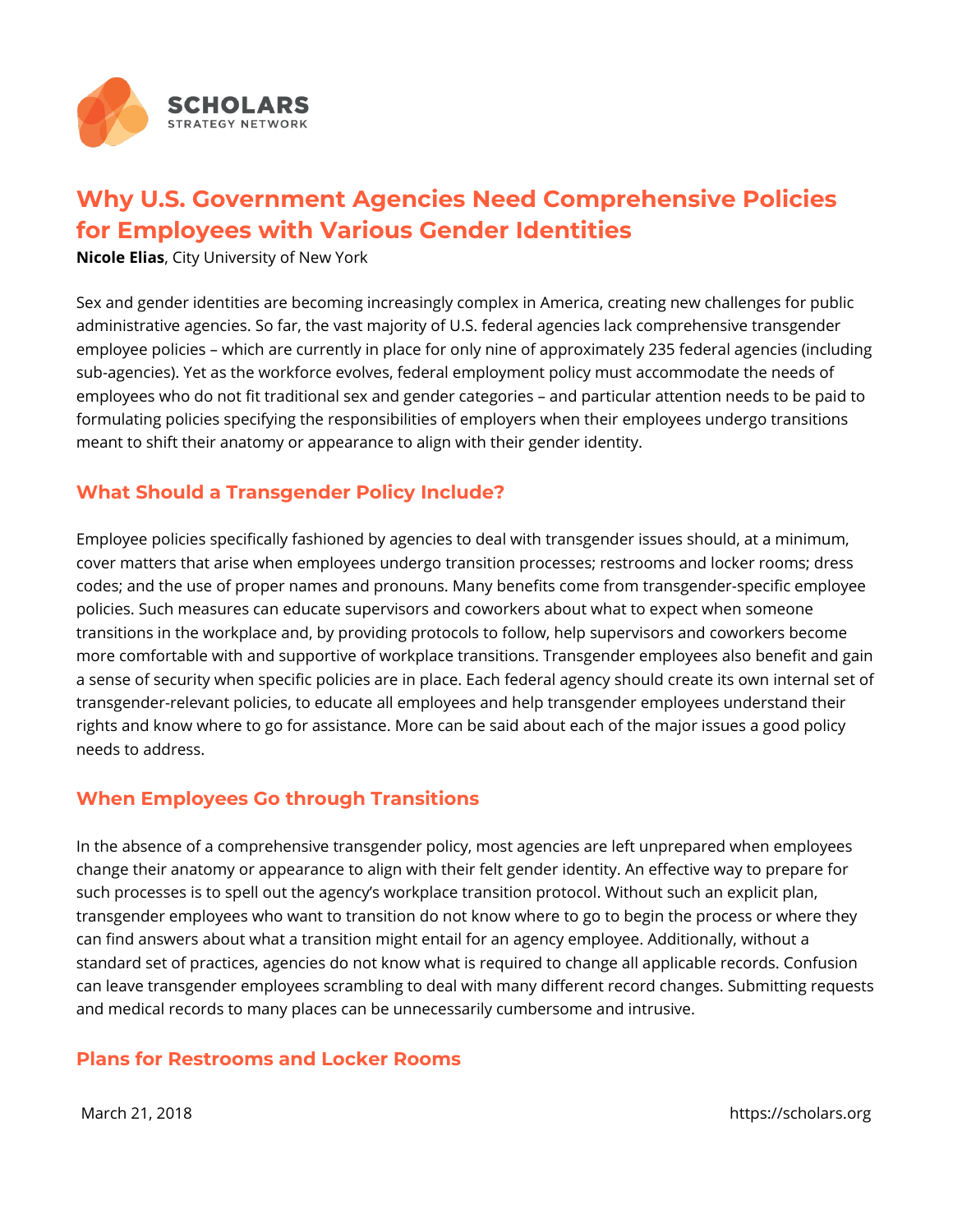One aspect of transgender employee policy that has garnered significant attention – and sometimes controversy – is the issue of who uses which restrooms and locker-rooms. A key example comes from North Carolina's "House Bill 2" that banned individuals from using public restrooms that do not correspond to their biological sex assigned at birth. The United States Department of Justice declared this law in violation of Title VII and Title IX of the Civil Rights Act as well as the Violence Against Women Reauthorization Act of 2013.

Openly transgender employees have, at times, been discouraged or outright or prohibited from using the restroom or locker room that correspond to their gender identities. Many federal employees use a locker room to change into their uniforms or when they enter the agency gym. Additionally, some jobs, like those in the Forest Service, necessitate the use of showers in the locker room. Existing open-shower floor plans in many facilities may not afford transgender individuals a sense of privacy and safety that everyone should have in their workplace. Inside particular workplaces, conflicts and awkward situations can often be headed off by spelling out clear guidelines for appropriate restroom and locker-room use by all employees, including transgender individuals.

## **Flexible Dress Codes**

A comprehensive transgender policy could also resolve problems related to dress codes. Overall, transgender individuals should be allowed to wear clothing consistent with their gender identity; failure to do so could cause harm to their mental health. Obviously, this applies to employees who have gone through transitions. In addition, although dress code policies often assume that all individuals fall into a female-male binary; many individuals identify in non-binary ways. Someone who identifies as gender neutral, for example, may not fit into sex-specific dress codes.

Because it is discriminatory for employers to force transgender people to conform to gender norms, an agency-specific transgender policy should articulate dress and grooming standards that allow employees to dress and groom in ways that are consistent with varied gender identities. The policy should state that no employee will be required to dress and groom in conformance with a particular sex or gender stereotype.

## **Respectful Use of Proper Names and Pronouns**

Another concern to be addressed is the proper use of the name and pronoun corresponding to a transgender individual's gender identity. After a person transitions, managers and coworkers often use the wrong name and pronoun. The Equal Employment Opportunity Commission found in 2013 that the intentional and repeated misuse of a transgender employee's new name and pronoun could harm the employee and thus substantiate a claim of sex-based discrimination and harassment. A further issue is that agencies often have no policy about pronoun use for individuals who request designations other than the traditional "he," "she," "him," or "her."

When coworkers refuse to use the correct pronoun for a transgender colleague it is disrespectful. The Office of Personnel Management should expand the definition of "transgender" to include gender non-binary employees and clearly communicate this definition to agencies. Transgender policies for each agency should include clear guidelines indicating that all employees – including transgender, non-binary, and other gender non-conforming employees – are entitled, both verbally and in writing, to be called by their preferred name and pronouns. March 21, 2018 **https://scholars.org**